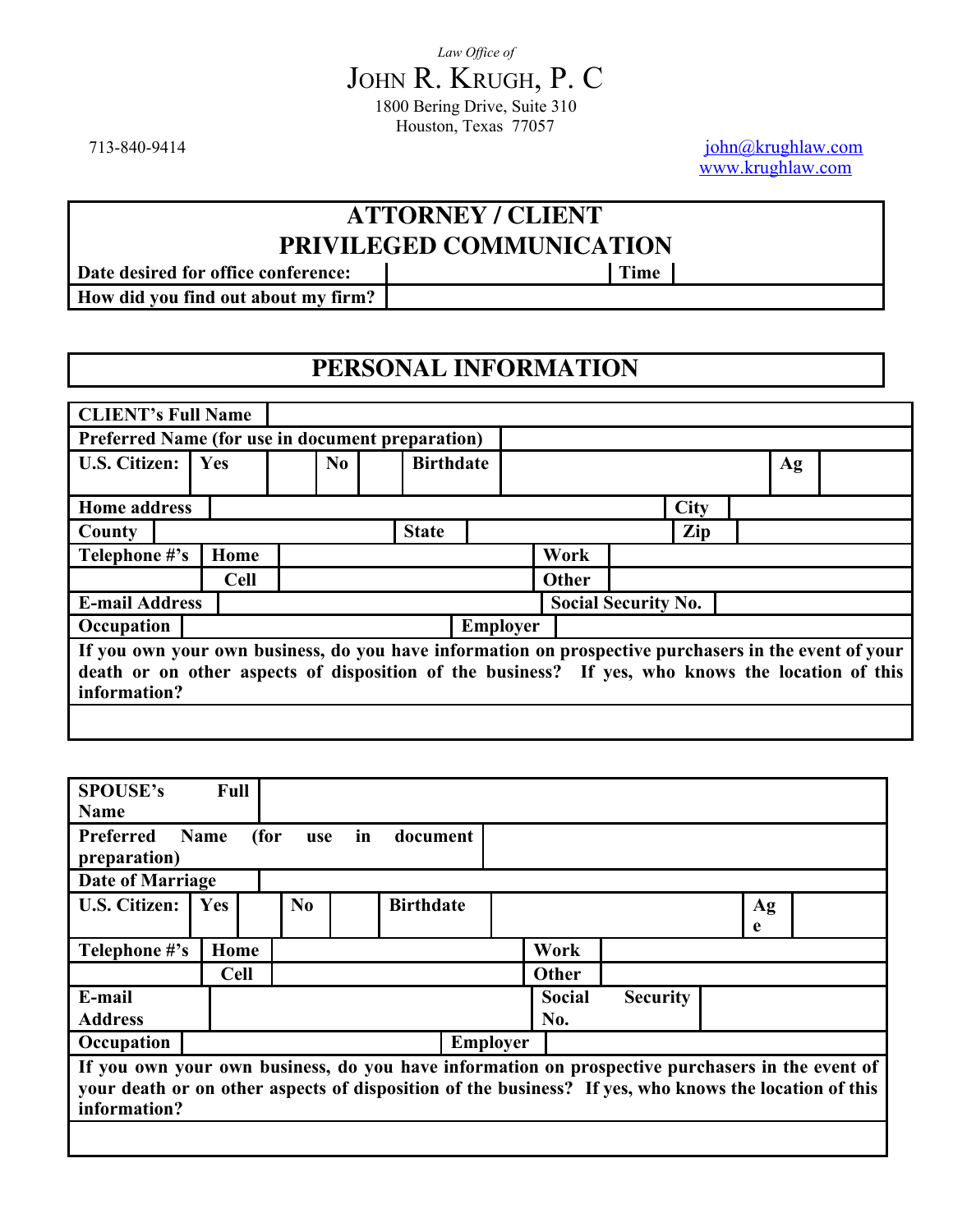# **CHILDREN**

| CHILD#1              | Husband's? |                          | Wife's ? | $\overline{\text{Joint}}$ ? |
|----------------------|------------|--------------------------|----------|-----------------------------|
| <b>Name</b>          |            |                          |          |                             |
| <b>Home Address</b>  |            |                          |          |                             |
| <b>City</b>          |            | <b>State</b>             |          | Zip                         |
| County               |            | Telephone #              |          |                             |
| <b>Date of Birth</b> |            | <b>Social Security #</b> |          |                             |
| CHILD#2              | Husband's? |                          | Wife's ? | Joint?                      |
| <b>Name</b>          |            |                          |          |                             |
| <b>Home Address</b>  |            |                          |          |                             |
| <b>City</b>          |            | <b>State</b>             |          | Zip                         |
| County               |            | Telephone #              |          |                             |
| <b>Date of Birth</b> |            | <b>Social Security #</b> |          |                             |
| CHILD#3              | Husband's? |                          | Wife's ? | Joint?                      |
| <b>Name</b>          |            |                          |          |                             |
| <b>Home Address</b>  |            |                          |          |                             |
| City                 |            | <b>State</b>             |          | Zip                         |
| County               |            | Telephone #              |          |                             |
| <b>Date of Birth</b> |            | <b>Social Security #</b> |          |                             |
| CHILD#4              | Husband's? |                          | Wife's ? | Joint?                      |
| <b>Name</b>          |            |                          |          |                             |
| <b>Home Address</b>  |            |                          |          |                             |
| <b>City</b>          |            | <b>State</b>             |          | Zip                         |
| County               |            | Telephone #              |          |                             |
| Date of Birth        |            | <b>Social Security #</b> |          |                             |

| <b>DEPENDENTS</b> (other than children) |              |              |                      |     |
|-----------------------------------------|--------------|--------------|----------------------|-----|
| #1                                      | Relationship |              |                      |     |
| <b>Name</b>                             |              |              | Date of Birth        |     |
| <b>Home Address</b>                     |              |              |                      |     |
| <b>City</b>                             |              | <b>State</b> |                      | Zip |
| County                                  |              | Telephone #  |                      |     |
| #2                                      | Relationship |              |                      |     |
| <b>Name</b>                             |              |              | <b>Date of Birth</b> |     |
|                                         |              | 2            |                      |     |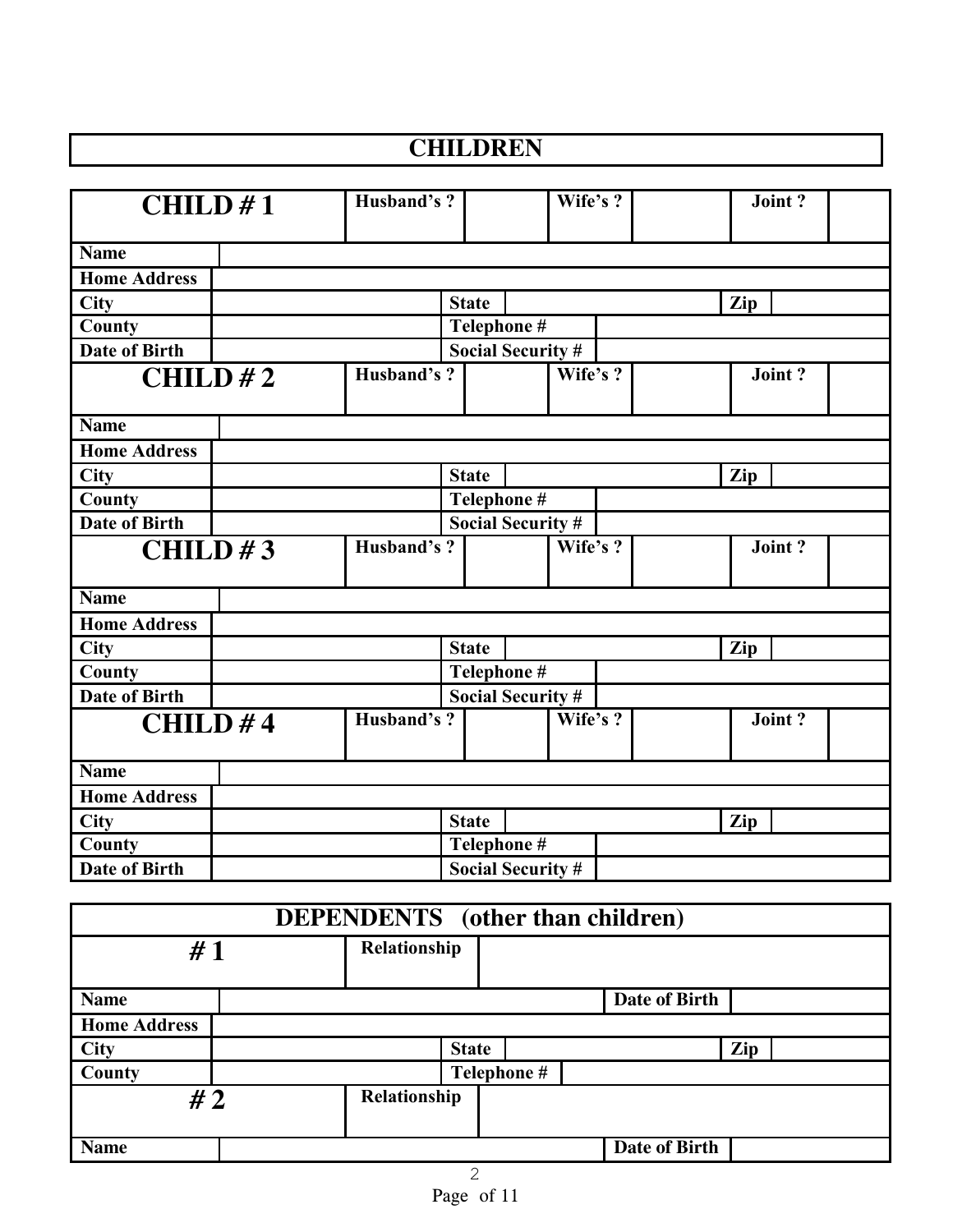| <b>Home Address</b> |              |             |     |  |
|---------------------|--------------|-------------|-----|--|
| <b>City</b>         | <b>State</b> |             | Zip |  |
| County              |              | Telephone # |     |  |

|                     | <b>BENEFICIARIES</b> (other than those listed above, including charities) |                          |                 |     |
|---------------------|---------------------------------------------------------------------------|--------------------------|-----------------|-----|
| #1                  | Relationship                                                              |                          |                 |     |
| <b>Name</b>         |                                                                           |                          |                 |     |
| <b>Home Address</b> |                                                                           |                          |                 |     |
| <b>City</b>         |                                                                           | <b>State</b>             |                 | Zip |
| County              |                                                                           | Telephone #              | $\text{Fax} \#$ |     |
| Date of Birth       |                                                                           | <b>Social Security #</b> |                 |     |
| #2                  | Relationship                                                              |                          |                 |     |
| <b>Name</b>         |                                                                           |                          |                 |     |
| <b>Home Address</b> |                                                                           |                          |                 |     |
| <b>City</b>         |                                                                           | <b>State</b>             |                 | Zip |
| County              |                                                                           | Telephone #              | $\text{Fax} \#$ |     |
| Date of Birth       |                                                                           | <b>Social Security #</b> |                 |     |

| <b>DISPOSITION OF ESTATE</b>                                                                                                                                                                                                                                              |  |  |  |  |
|---------------------------------------------------------------------------------------------------------------------------------------------------------------------------------------------------------------------------------------------------------------------------|--|--|--|--|
| a. Upon Husband's Death                                                                                                                                                                                                                                                   |  |  |  |  |
|                                                                                                                                                                                                                                                                           |  |  |  |  |
| b. Upon Wife's Death                                                                                                                                                                                                                                                      |  |  |  |  |
|                                                                                                                                                                                                                                                                           |  |  |  |  |
| c. Upon death of both Husband and Wife                                                                                                                                                                                                                                    |  |  |  |  |
| d. Should both Husband and Wife die prematurely and there are minor children, should children's<br>interest be held in a Minor's Trust for their benefit until a certain age? If yes, at what age(s) should<br>distribution(s) occur?                                     |  |  |  |  |
|                                                                                                                                                                                                                                                                           |  |  |  |  |
| e. If your immediate family (e.g. spouse, children, grandchildren, etc.) were all to be deceased, to<br>whom would you wish your property to pass (for example, you might want to have it go one-half to<br>the heirs of each of you, or to a charity or charities, etc.) |  |  |  |  |
|                                                                                                                                                                                                                                                                           |  |  |  |  |
| f. Special provisions with respect to any specific properties?                                                                                                                                                                                                            |  |  |  |  |
|                                                                                                                                                                                                                                                                           |  |  |  |  |
| g. Do you wish to make bequests to your church, synagogue or to any other charitable organization?                                                                                                                                                                        |  |  |  |  |
|                                                                                                                                                                                                                                                                           |  |  |  |  |
| h. Does either spouse expect to inherit in the near future any property or is either spouse presently a                                                                                                                                                                   |  |  |  |  |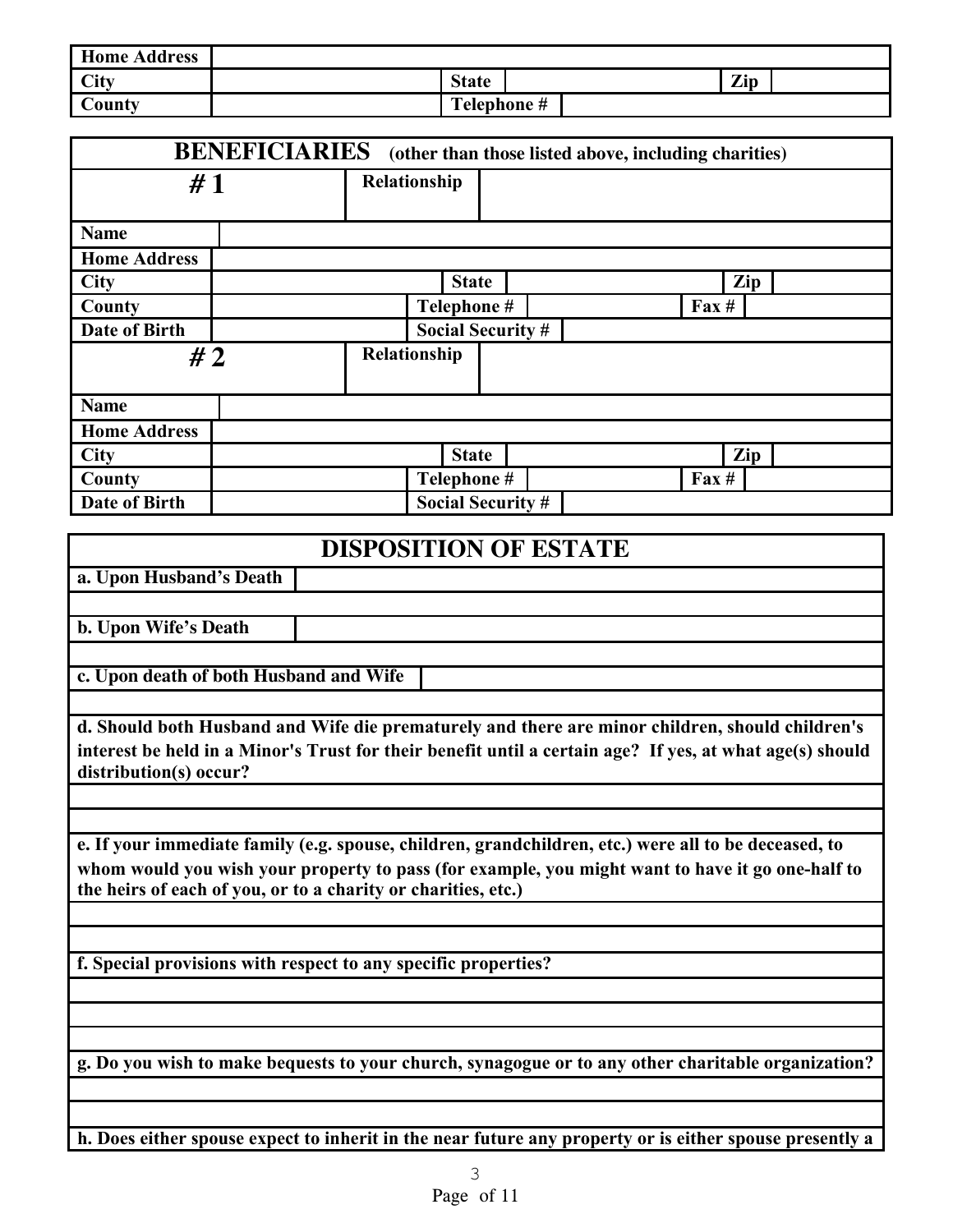**i. Do either of you wish to have a directive prepared expressing your desire that your life not be artificially prolonged in the event of an incurable/terminal condition? (Also known as a Living Will).**

# **DEFINITIONS**

**EXECUTOR - An individual (surviving spouse, family member) and/or entity (bank/trust company) that is charged with the responsibility of winding up the affairs of the deceased i.e., dealing with the IRS, creditors, and probate court.**

**TRUSTEE - An individual and/or entity that manages the assets left in trust for the benefit of dependents of the decedent, makes investments and distributes income/principal to the beneficiary.**

**GUARDIAN - An individual or individuals that care for minor children until they reach majority (18 in Texas). Such individuals do not necessarily have to be the same individuals that manage the trust assets left in trust for dependents.**

**DURABLE POWER OF ATTORNEY AGENT - ("DPOA") An individual or entity that manages your financial affairs on your behalf in the event of your disability.**

**MEDICAL POWER OF ATTORNEY AGENT - ("MPOA") An individual that makes health care decisions on your behalf in the event you are unable to make them for yourself.**

**HIPAA PATIENT AUTHORIZATION – ("HIPAA") Authorizes medical care providers and all entities covered by HIPAA to provide and discuss your protected medical information with your family and/or friends who are designated in this authorization in order to allow you to obtain their advice and assistance.**

# **SELECTION OF REPRESENTATIVES**

**List below the names of the persons (or bank) that you wish to serve in the capacities indicated. We will discuss the function of each representative in detail at our conference.**

|                     | <b>HUSBAND'S</b> | WIFE'S |
|---------------------|------------------|--------|
| <b>EXECUTOR</b> (s) |                  |        |
| Alternate (s) $#1$  |                  |        |
| Alternate (s) $#2$  |                  |        |
| Alternate (s) $#3$  |                  |        |
| <b>TRUSTEE</b> (s)  |                  |        |
| Alternate (s) $#1$  |                  |        |
| Alternate (s) $#2$  |                  |        |
| Alternate (s) $#3$  |                  |        |

| <b>GUARDIAN</b> (s) |  |
|---------------------|--|
| Alternate (s) $#1$  |  |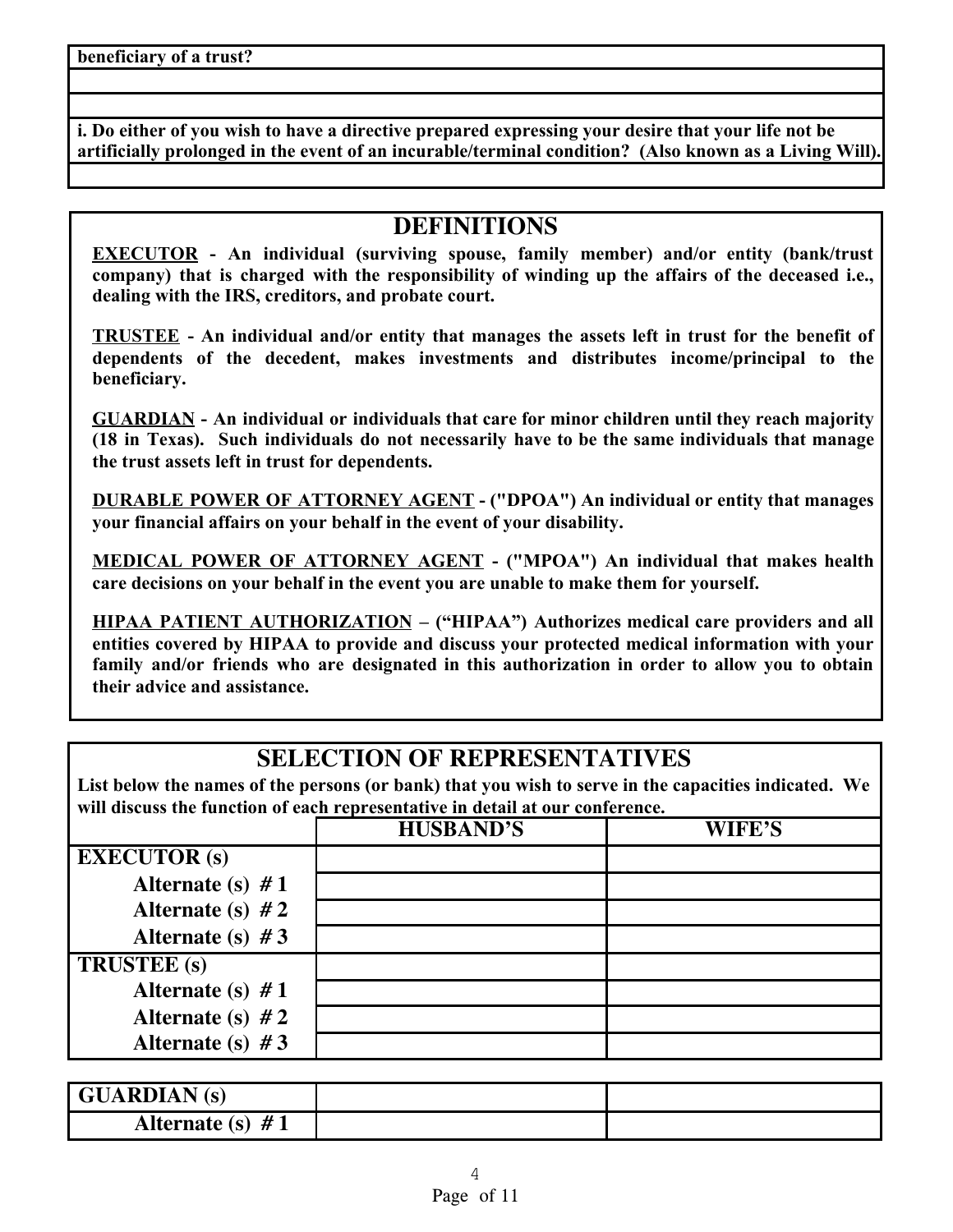| Alternate (s) $#2$ |  |
|--------------------|--|
| Alternate (s) $#3$ |  |

|                   | <b>HUSBAND'S</b> | WIFE'S |
|-------------------|------------------|--------|
| <b>DPOA AGENT</b> |                  |        |
| <b>Address</b>    |                  |        |
|                   |                  |        |
| $ALTERNATE(s)$ #1 |                  |        |
| <b>Address</b>    |                  |        |
|                   |                  |        |
| ALTERNATE(s) $#2$ |                  |        |
| <b>Address</b>    |                  |        |
|                   |                  |        |
| ALTERNATE(s) $#3$ |                  |        |
| <b>Address</b>    |                  |        |
|                   |                  |        |

| <b>MPOA AGENT</b>      |  |
|------------------------|--|
| Phone#                 |  |
| <b>Address</b>         |  |
|                        |  |
|                        |  |
| <b>ALTERNATE(s) #1</b> |  |
| Phone#                 |  |
| <b>Address</b>         |  |
|                        |  |
|                        |  |
| $ALTERNATE(s)$ #2      |  |
| Phone#                 |  |
| <b>Address</b>         |  |
|                        |  |
|                        |  |
| <b>ALTERNATE(s) #3</b> |  |
| Phone#                 |  |
| <b>Address</b>         |  |
|                        |  |

| $\sim$ - $\sim$ $\sim$<br>HIFAA |  |
|---------------------------------|--|
|                                 |  |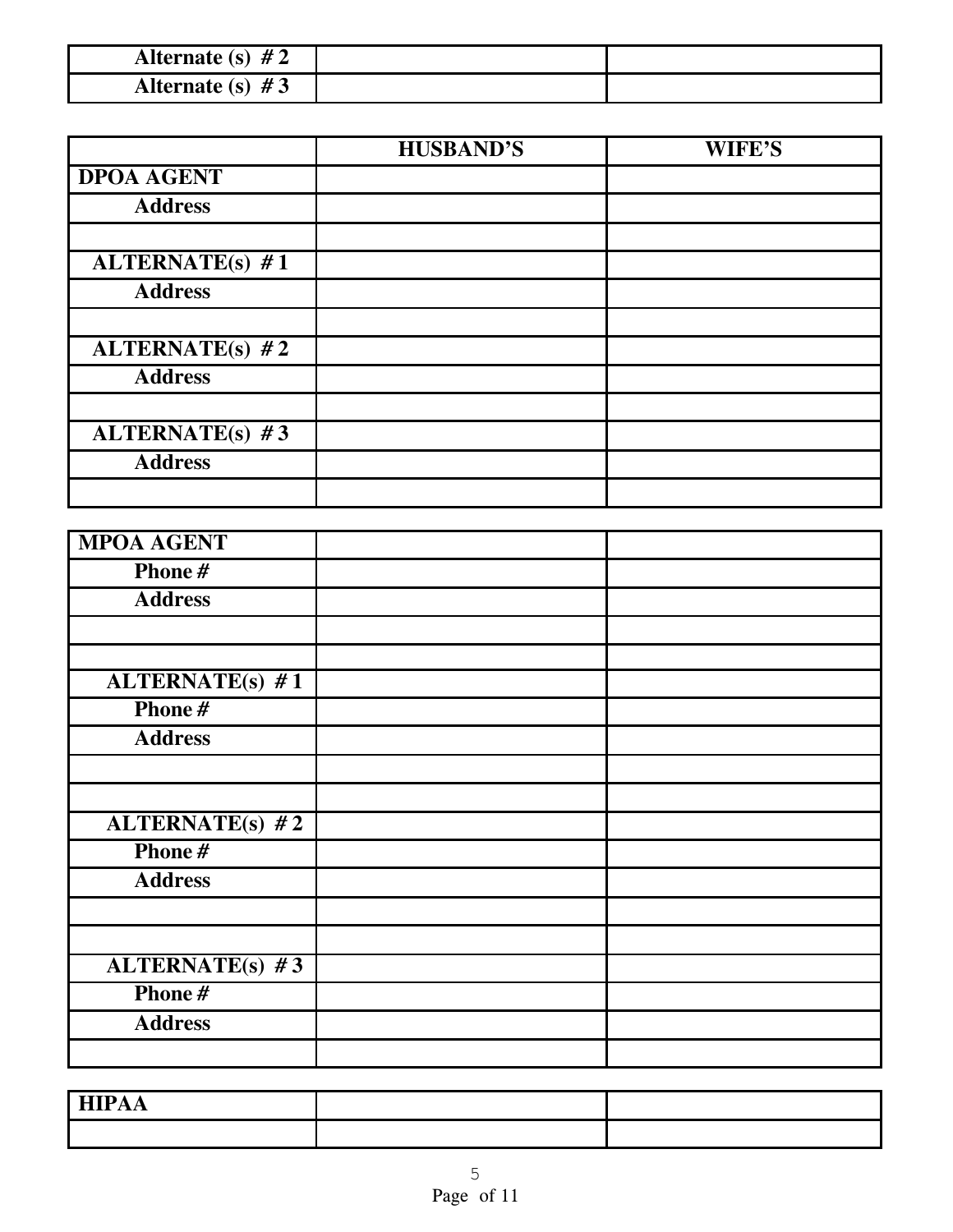| Phone#                 |  |
|------------------------|--|
| <b>Address</b>         |  |
|                        |  |
|                        |  |
| <b>ALTERNATE(s)</b> #1 |  |
| Phone#                 |  |
| <b>Address</b>         |  |
|                        |  |
|                        |  |
| ALTERNATE(s) $#2$      |  |
| Phone#                 |  |
| <b>Address</b>         |  |
|                        |  |
|                        |  |
| ALTERNATE(s) $#3$      |  |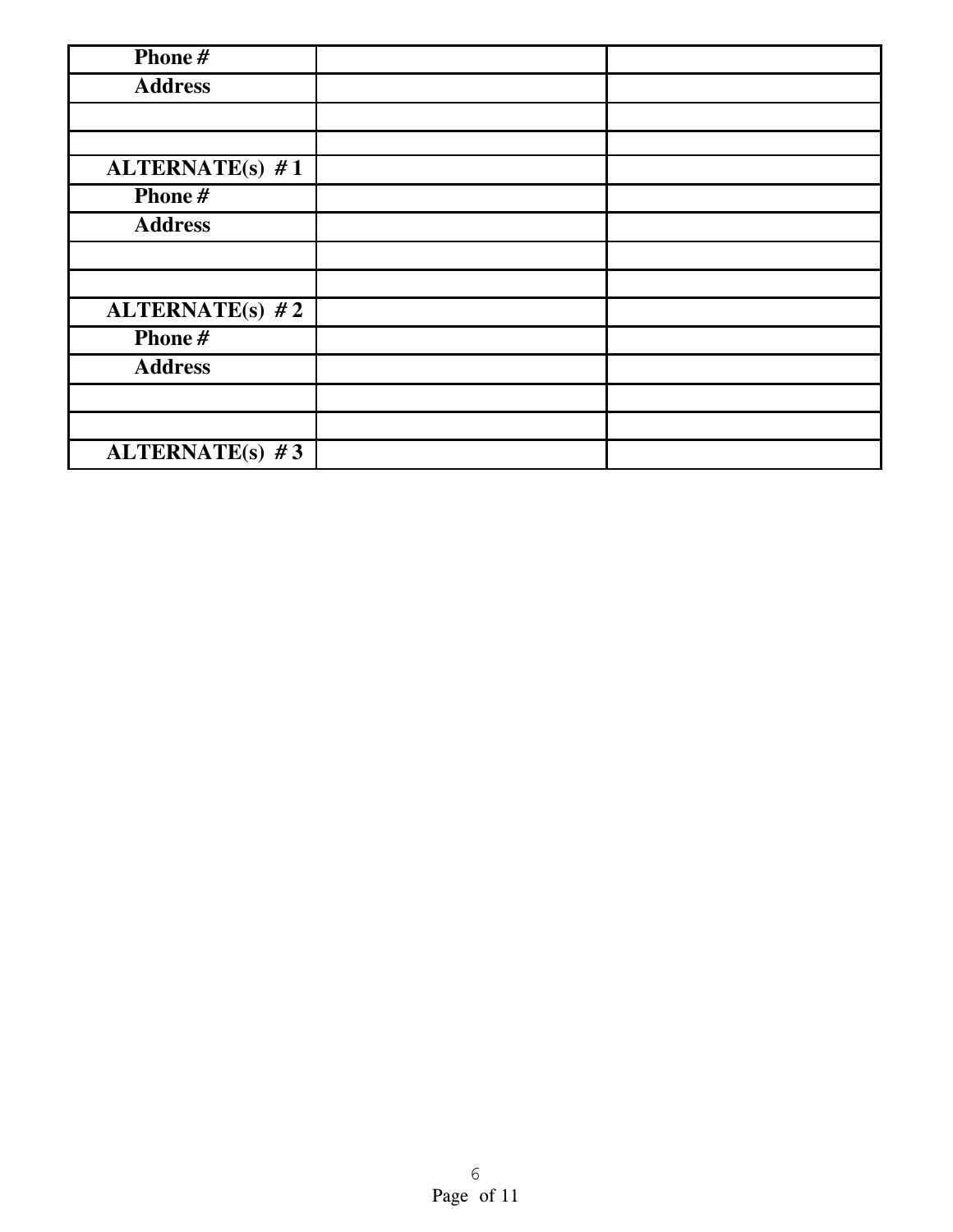### **SUMMARY OF VALUES (List Detail of Assets on Pages That Follow)**

| (List Detail of Assets on Pages That Pollow)          |                 |             |              |  |
|-------------------------------------------------------|-----------------|-------------|--------------|--|
| <b>ASSETS</b>                                         | <b>AMOUNTS*</b> |             |              |  |
|                                                       | <b>Husband</b>  | <b>Wife</b> | <b>Total</b> |  |
| <b>Cash/Liquid Assets</b>                             | $\mathbb{S}$    | \$          | \$           |  |
| <b>Notes Receivable</b>                               | \$              | \$          | \$           |  |
| <b>Bonds</b>                                          | $\mathbb{S}$    | \$          | \$           |  |
| <b>Real Estate</b>                                    | $\mathbb{S}$    | \$          | \$           |  |
| <b>Corporate Business Interests</b>                   | \$              | \$          | \$           |  |
| <b>Stocks / Mutual Funds</b>                          | \$              | \$          | \$           |  |
| Retirement Plans (IRA, 401(k),<br>etc)                | $\mathbb{S}$    | \$          | \$           |  |
| <b>Sole Proprietorship Interests</b>                  | \$              | \$          | \$           |  |
| <b>Farm and Ranch Interests</b>                       | \$              | \$          | \$           |  |
| <b>Oil and Gas Interests</b>                          | $\mathbb{S}$    | \$          | $\mathbb{S}$ |  |
| Anticipated Inheritance, Gift,<br>or Lawsuit judgment | \$              | \$          | \$           |  |
| <b>Personal Effects and Other</b><br><b>Assets</b>    | \$              | \$          | \$           |  |
| <b>Life Insurance Face Amounts</b>                    | $\mathbb{S}$    | \$          | \$           |  |
| <b>Partnership Interests</b>                          | $\mathbb{S}$    | \$          | \$           |  |
| <b>Other Assets</b>                                   | $\mathbb{S}$    | \$          | \$           |  |
| <b>TOTAL ASSETS</b>                                   | \$              | \$          | \$           |  |

| <b>LIABILITIES</b>                                                                                          |                | AMOUNTS*    |              |  |
|-------------------------------------------------------------------------------------------------------------|----------------|-------------|--------------|--|
|                                                                                                             | <b>Husband</b> | <b>Wife</b> | <b>Total</b> |  |
| <b>Loans Payable</b>                                                                                        | \$             | ¢<br>D      | ¢<br>D       |  |
| <b>Accounts Payable</b>                                                                                     | \$             | ጦ<br>D      | D            |  |
| <b>Real Estate Mortgages Payable</b>                                                                        | $\mathsf S$    | ¢<br>D      | \$           |  |
| <b>Contingent Liabilities</b>                                                                               | \$             | \$          | $\mathbb{S}$ |  |
| <b>Loans Against Life Insurance</b>                                                                         | \$             | ጦ<br>D      | $\mathbb{S}$ |  |
| <b>Unpaid Taxes</b>                                                                                         | $\mathsf S$    | \$          | \$           |  |
| <b>Other Obligations</b>                                                                                    | \$             | \$          | $\mathbb{S}$ |  |
|                                                                                                             | \$             | ¢<br>D      | Φ<br>D       |  |
|                                                                                                             | \$             | Φ<br>J)     | \$           |  |
| <b>TOTAL LIABILITIES</b>                                                                                    | $\mathcal{S}$  | \$          | \$           |  |
| <b>NET ESTATE</b>                                                                                           | \$             | ¢<br>۰D     | $\mathbb{S}$ |  |
| "Joint Tenancy (JT), Tenancy in Common (TC) and Community Property (CP) values go half in husband's column, |                |             |              |  |

**half in wife's column.**

# **PROPERTY INFORMATION**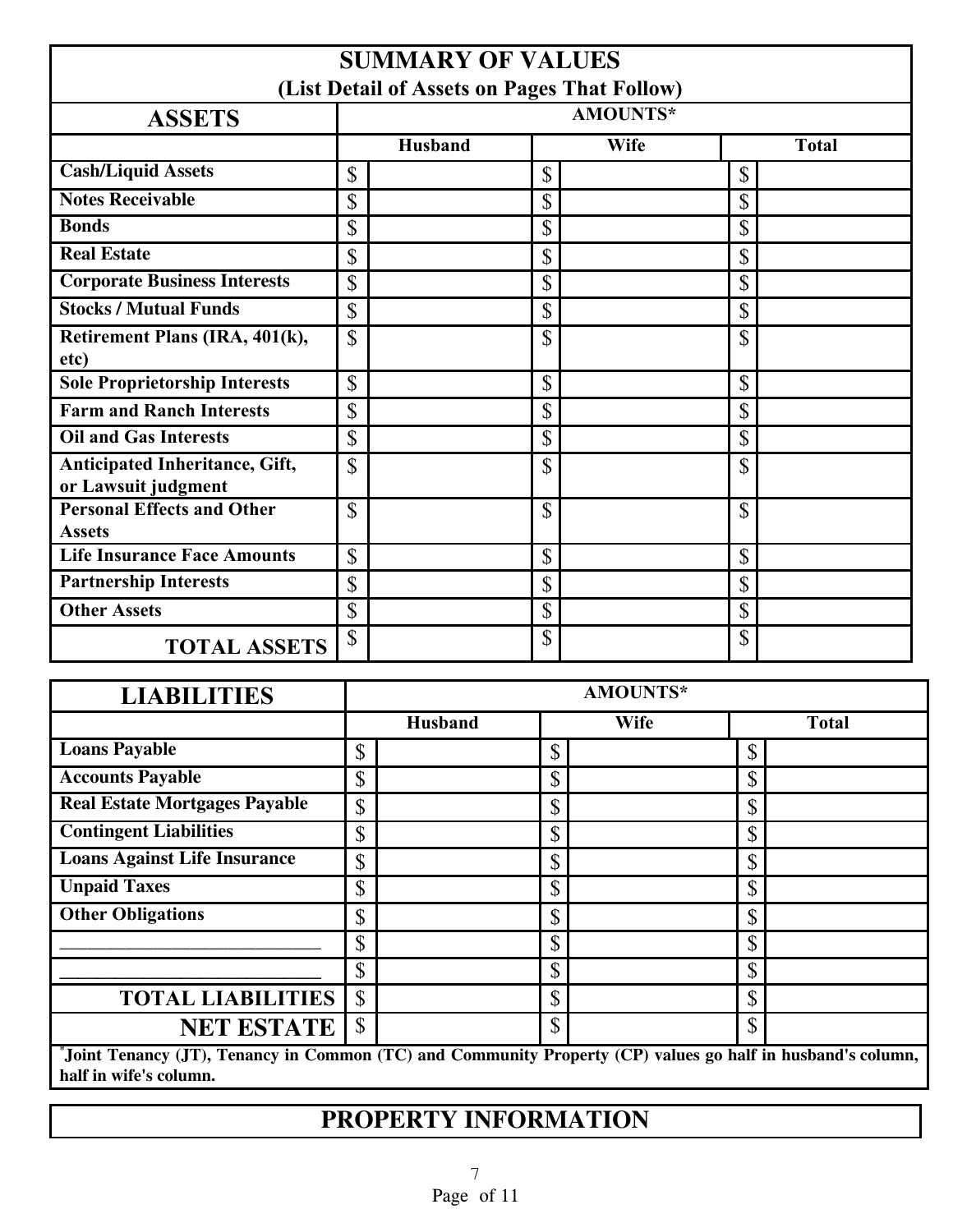| Safe Deposit Box No. | Location |  |
|----------------------|----------|--|
| In whose name?       |          |  |

| <b>CASH/LIQUID ASSETS</b>                                                                                                                                                   |          |           |            |        |  |  |  |
|-----------------------------------------------------------------------------------------------------------------------------------------------------------------------------|----------|-----------|------------|--------|--|--|--|
| <b>Name of Institution</b>                                                                                                                                                  | Type $*$ | Acct. No. | Owner $**$ | Amount |  |  |  |
|                                                                                                                                                                             |          |           |            |        |  |  |  |
|                                                                                                                                                                             |          |           |            |        |  |  |  |
|                                                                                                                                                                             |          |           |            |        |  |  |  |
|                                                                                                                                                                             |          |           |            |        |  |  |  |
| * Checking Account (CA), Savings Account (SA), Certificates of Deposit (CD).<br>** Husband (H), Wife (W), Community Property (CP), Jointly (JT), or Tenants in Common (TC). |          |           |            |        |  |  |  |

| <b>NOTES RECEIVABLE</b>                                                                    |                          |     |          |                                          |
|--------------------------------------------------------------------------------------------|--------------------------|-----|----------|------------------------------------------|
| <b>Name of Debtor</b>                                                                      | Date of Note   Date Note | Due | Owed To* | <b>Current</b><br><b>Balance</b><br>Owed |
|                                                                                            |                          |     |          |                                          |
|                                                                                            |                          |     |          |                                          |
|                                                                                            |                          |     |          |                                          |
|                                                                                            |                          |     |          |                                          |
| * Husband (H), Wife (W), Community Property (CP), Jointly (JT), or Tenants in Common (TC). |                          |     |          |                                          |

| <b>BONDS</b>                                                               |                                                                                           |                                                                                                        |  |  |
|----------------------------------------------------------------------------|-------------------------------------------------------------------------------------------|--------------------------------------------------------------------------------------------------------|--|--|
| <b>Description (U.S. Savings)</b><br>Bonds, Corporate, Municipal,<br>etc.) | Owner *                                                                                   | <b>Face Value</b>                                                                                      |  |  |
|                                                                            |                                                                                           |                                                                                                        |  |  |
|                                                                            |                                                                                           |                                                                                                        |  |  |
|                                                                            |                                                                                           |                                                                                                        |  |  |
|                                                                            |                                                                                           |                                                                                                        |  |  |
| <b>Note: Please put a check mark next to Bearer Bonds.</b>                 | *Husband (H), Wife (W), Community Property (CP), Jointly (JT), or Tenants in Common (TC). | If bond is owned either JT or TC with someone other than spouse, please furnish name and relationship. |  |  |

| <b>RETIREMENT PLANS</b> |       |                    |       |  |
|-------------------------|-------|--------------------|-------|--|
| Type of Plan *          | Owner | <b>Beneficiary</b> | Value |  |
|                         |       |                    |       |  |
|                         |       |                    |       |  |
|                         |       |                    |       |  |
|                         |       |                    |       |  |
|                         |       |                    |       |  |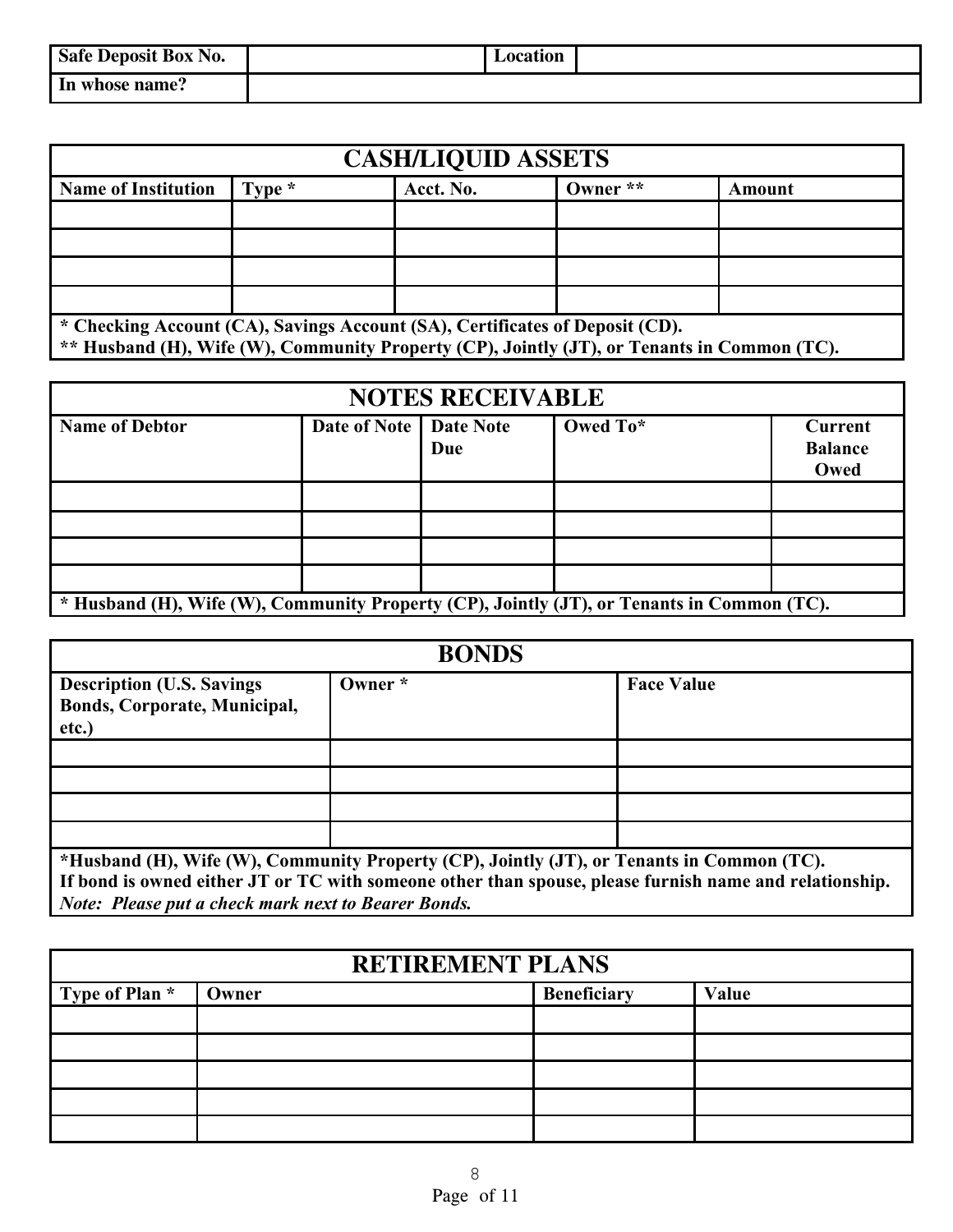| *Individual Retirement (IRA), Employer Thrift (Thrift), SEP, Employer Pension (Pension), |                                 |  |  |  |  |
|------------------------------------------------------------------------------------------|---------------------------------|--|--|--|--|
|                                                                                          | Employer $401(k)$ (401k), ESOP. |  |  |  |  |

# **STOCKS / MUTUAL FUNDS**

**Please list all mutual stock funds & ownership in publicly owned corporations (stock traded on an exchange or over the counter). Stock owned in family or nonpublicly traded companies should be listed under the corporate business section.**

| Corp. / Mutual        | Owner *                                 |                                                                                                                                                                                                      | Number of     | <b>Fair Market Value</b> |  |  |
|-----------------------|-----------------------------------------|------------------------------------------------------------------------------------------------------------------------------------------------------------------------------------------------------|---------------|--------------------------|--|--|
| <b>Funds</b>          |                                         |                                                                                                                                                                                                      | <b>Shares</b> |                          |  |  |
|                       |                                         |                                                                                                                                                                                                      |               |                          |  |  |
|                       |                                         |                                                                                                                                                                                                      |               |                          |  |  |
|                       |                                         |                                                                                                                                                                                                      |               |                          |  |  |
|                       |                                         |                                                                                                                                                                                                      |               |                          |  |  |
|                       |                                         | *Husband (H), Wife (W), Community Property (CP), Jointly (JT), or Tenants in Common (TC).<br>If stock is owned either JT or TC with someone other than spouse, please furnish name and relationship. |               |                          |  |  |
|                       |                                         | If any of your shares are held in a street name account with your broker, please furnish us with:                                                                                                    |               |                          |  |  |
| <b>Brokerage Firm</b> |                                         |                                                                                                                                                                                                      |               |                          |  |  |
| <b>Broker</b>         |                                         |                                                                                                                                                                                                      |               |                          |  |  |
|                       | <b>Exact Name and Number of Account</b> |                                                                                                                                                                                                      |               |                          |  |  |

# **REAL ESTATE**

Where you have either a deeded or land contract interest (land or buildings that you own in partnership **with someone else should be listed under the partnership section):**

| <b>General Description and / or</b>                                                                              | Owner * | <b>Fair Market</b> | Mortgage | Basis** |  |  |
|------------------------------------------------------------------------------------------------------------------|---------|--------------------|----------|---------|--|--|
| <b>Address</b>                                                                                                   |         | Value              |          |         |  |  |
|                                                                                                                  |         |                    |          |         |  |  |
|                                                                                                                  |         |                    |          |         |  |  |
|                                                                                                                  |         |                    |          |         |  |  |
|                                                                                                                  |         |                    |          |         |  |  |
|                                                                                                                  |         |                    |          |         |  |  |
|                                                                                                                  |         |                    |          |         |  |  |
|                                                                                                                  |         |                    |          |         |  |  |
|                                                                                                                  |         |                    |          |         |  |  |
|                                                                                                                  |         |                    |          |         |  |  |
| *Husband (H), Wife (W), Community Property (CP), Jointly (JT), or Tenants in Common (TC).                        |         |                    |          |         |  |  |
| If property owned either JT or TC with someone other than spouse, please furnish name and relationship.          |         |                    |          |         |  |  |
| Note: If two or more names are on deed or contract without stating type of ownership, please use "?".            |         |                    |          |         |  |  |
| **Basis is price you paid for property plus any improvements you have made, less any depreciation you have taken |         |                    |          |         |  |  |
|                                                                                                                  |         |                    |          |         |  |  |
| on your tax returns.                                                                                             |         |                    |          |         |  |  |

| - on your tax returns.                   |                   |  |
|------------------------------------------|-------------------|--|
| Is there a homestead filed on your home? | $\mathbf{\Omega}$ |  |

| <b>OIL AND GAS INTERESTS</b> |         |       |  |  |
|------------------------------|---------|-------|--|--|
| <b>Description (lease,</b>   | Owner * | Value |  |  |
|                              |         |       |  |  |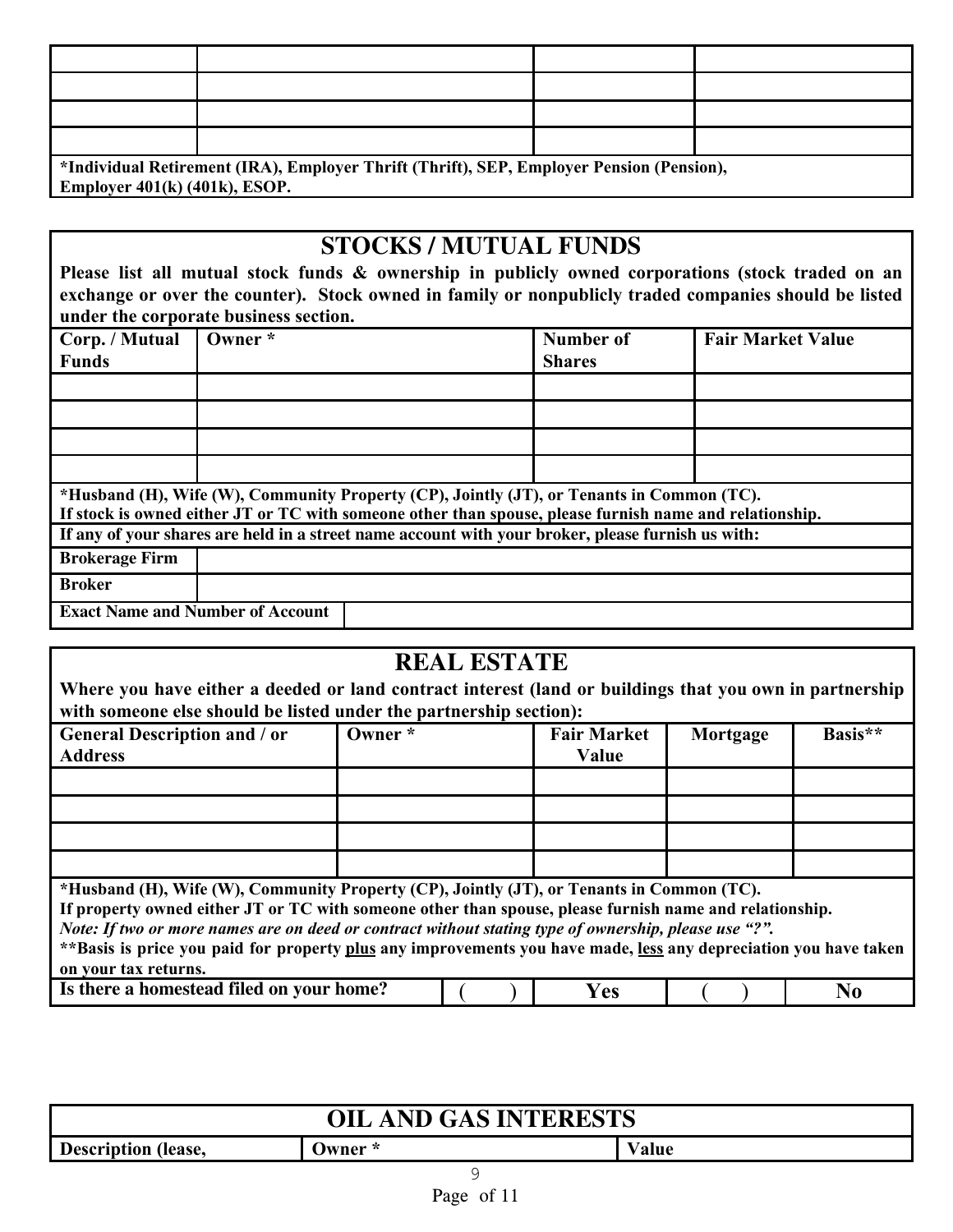$\sim$ 

**\*Husband (H), Wife (W), Community Property (CP), Jointly (JT), or Tenants in Common (TC).**

| <b>FARM AND RANCH INTERESTS</b>                                                           |         |       |  |  |
|-------------------------------------------------------------------------------------------|---------|-------|--|--|
| <b>Description (livestock,</b><br>machinery, leases, etc.)                                | Owner * | Value |  |  |
|                                                                                           |         |       |  |  |
|                                                                                           |         |       |  |  |
|                                                                                           |         |       |  |  |
|                                                                                           |         |       |  |  |
| *Husband (H), Wife (W), Community Property (CP), Jointly (JT), or Tenants in Common (TC). |         |       |  |  |

| LIFE INSURANCE FACE AMOUNTS |         |                                              |       |      |  |
|-----------------------------|---------|----------------------------------------------|-------|------|--|
| Type of Ins.                | Company | <b>Beneficiary Upon</b><br><b>Your Death</b> | Owner | Cash |  |
|                             |         |                                              |       |      |  |
|                             |         |                                              |       |      |  |
|                             |         |                                              |       |      |  |
|                             |         |                                              |       |      |  |
|                             |         |                                              |       |      |  |
|                             |         |                                              |       |      |  |

| ANTICIPATED INHERITANCE, GIFT OR LAWSUIT JUDGMENT |                              |  |  |  |
|---------------------------------------------------|------------------------------|--|--|--|
| <b>Description</b>                                |                              |  |  |  |
|                                                   |                              |  |  |  |
|                                                   |                              |  |  |  |
|                                                   |                              |  |  |  |
|                                                   |                              |  |  |  |
|                                                   |                              |  |  |  |
|                                                   | <b>Total Estimated Value</b> |  |  |  |